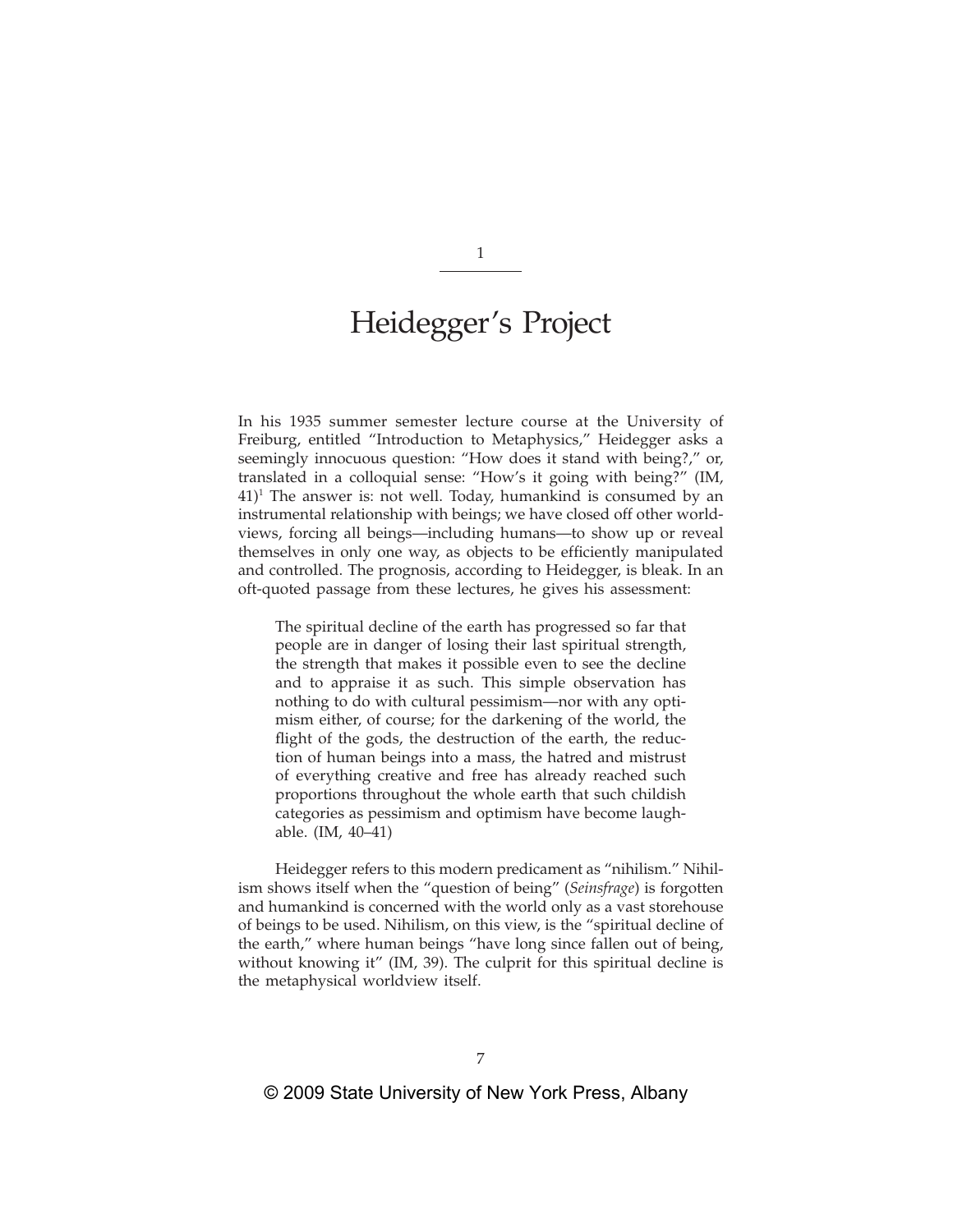Heidegger contends that the history of Western philosophy, beginning with Plato and Aristotle, has failed to carry out the proper task of thinking. Philosophy has occupied itself only with beings. It has, therefore, failed to ask the "question of being," a question that asks *how* and *why* beings show up *as* they do. One of the fundamental goals of Heidegger's project, in this regard, is to dismantle a core assumption in the Western philosophical tradition, an assumption that Jacques Derrida will later call the "metaphysics of presence"2 and Dorothea Frede will call "substance ontology."3 The history of metaphysics, as Heidegger puts it, is

the treatment of the meaning of being as *parousia* or *ousia*, which signifies in ontologico-Temporal terms, "presence" (*Anwesenheit*). Entities are grasped in their being as "presence," that is to say, they are understood with regard to a definite mode of time—the "*Present"* (*Gegenwart*). (BT, 47)

Based on this view, the being of anything that exists, including humans, must be understood in terms of enduring presence, a presence that is constant or remains the same through any change in properties. The metaphysical tradition, therefore, understands the being of beings as "substance," referring to the basic, underlying "what-ness" that is unchangeable and essential to all beings as beings.4 In short, metaphysics is a type of reflection that is "concerned with the essence of *what is*" (AWP, 115). Throughout Western history, this metaphysical assumption prevailed, where substance has been interpreted in different epochs in terms of *eidos* (Plato), *energeia* (Aristotle), *ens creatum* by God (Christendom), *res cogitans/res extensa* (Descartes), and, today, as a material resource, a "standing reserve" (*Bestand*) that can be mastered and controlled by calculative reason (OWA, 201).

As an area of philosophical inquiry, Heidegger sees nothing inherently wrong with metaphysics. The problem is that the metaphysical worldview has become so dominant that it "drives out every other possibility of revealing" (QCT, 27). Consequently, the metaphysical worldview becomes absolute; it fails to recognize that it is merely one of many possible interpretations of the world. Although metaphysics is the prevailing historical interpretation, it has become tyrannical in the modern age, preventing any other possible horizon of disclosure. According to Heidegger, this concealment of other modes of disclosure is a "double-concealment." First, metaphysics forces all things to be contained within a substance-oriented worldview. Second, metaphysics offers itself as the only possible worldview. As a conse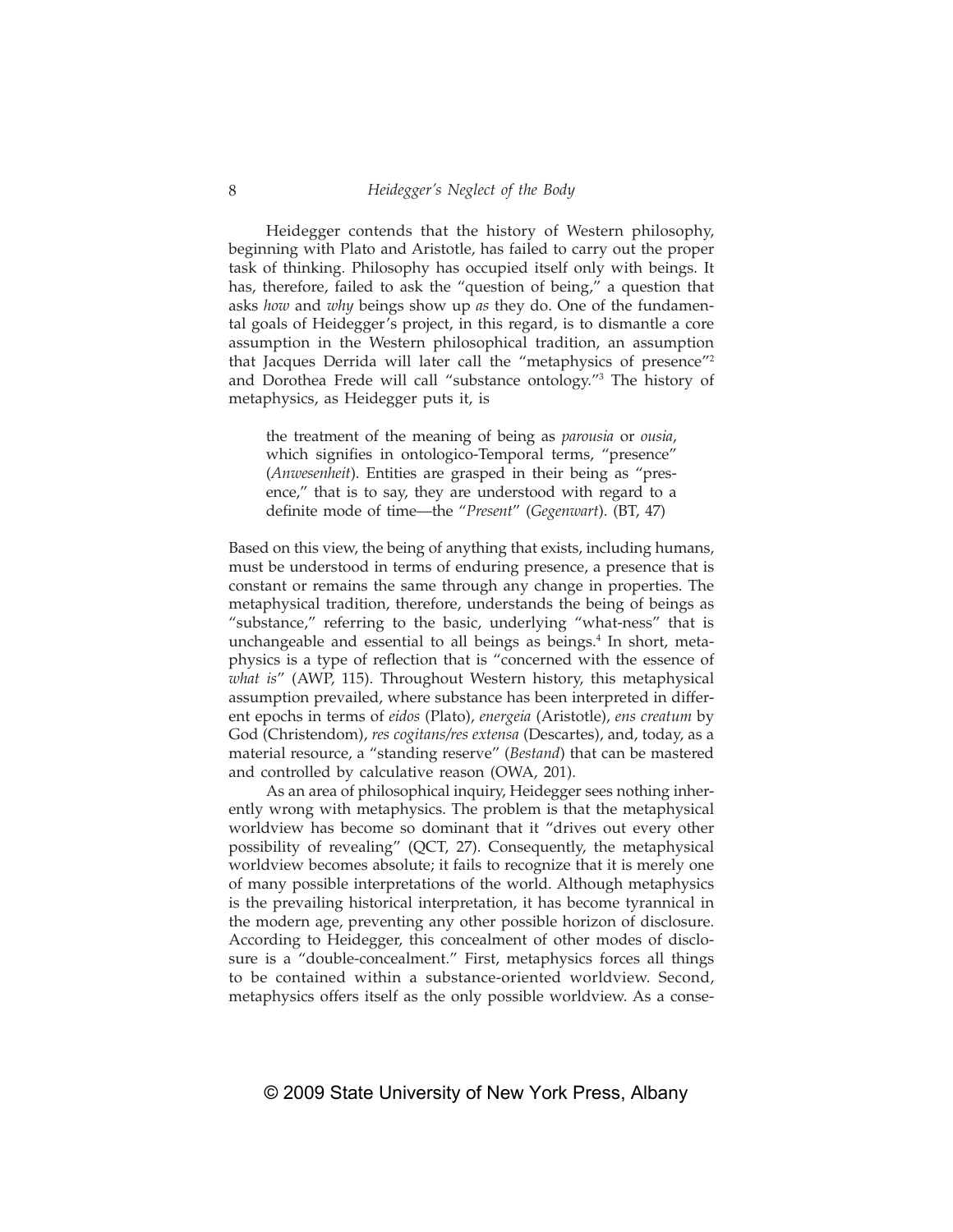quence, beings reveal themselves only in terms of substance, and this orientation culminates in the technological age, where our relation with the world has become purely instrumental, where beings show up exclusively as resources at our disposal. But the expansion of the metaphysical worldview does not end with the Cartesian paradigm of man as subject mastering and controlling objects in the world. Man too is sucked into the vast system of objects via the totalizing effects of modern technology. Heidegger asks, "Does not man himself belong even more originally than nature within the standing reserve?" The answer is *yes,* as a "human resource" (QCT, 18).

## Dismantling Cartesian Metaphysics

Heidegger's diagnosis of the oblivion of being helps us understand his motivation for overcoming the subject/object metaphysics that "pervades all the problems of modern philosophy" (BP, 124). For Heidegger, this requires engaging the thought of René Descartes, the progenitor of this bifurcated worldview. Descartes's project was to systematically doubt the veracity of every thought and every commonsense experience in order to ground science on a foundation of absolute certainty. This method of radical doubt establishes the *res cogitans* as indubitable. The free, thinking "subject" becomes the self-enclosed first ground from which "objects" of experience can be observed. From this standpoint, the external world comes to be understood as a system of causally determined parts*.* Beings are no longer experienced in terms of historically embedded social meanings and values but in terms of brute, mechanistic causal relations that can be objectively researched, measured, and predicted based on scientific principles.

 Heidegger was particularly troubled by Descartes's project, because it regarded humans as essentially free "individuals," as selfcontained subjects with no roots to a shared, historical lifeworld. Modern man becomes the disengaged master of all things. As a consequence, the world shows up in only one way—as a storehouse of objects waiting to be manipulated by the subject. Max Weber warned of the dangers of this Cartesian worldview in his 1918 speech "Science as a Vocation" by challenging Germany's growing commitment to instrumental reason. For Weber, this "increasing intellectualization and rationalization . . . means that there are no more mysterious incalculable forces that come into play, but rather that one can, in principle, master all things by calculation. This means that the world is *disenchanted.*"5 Weber claims that scientific "progress" has no meaning beyond the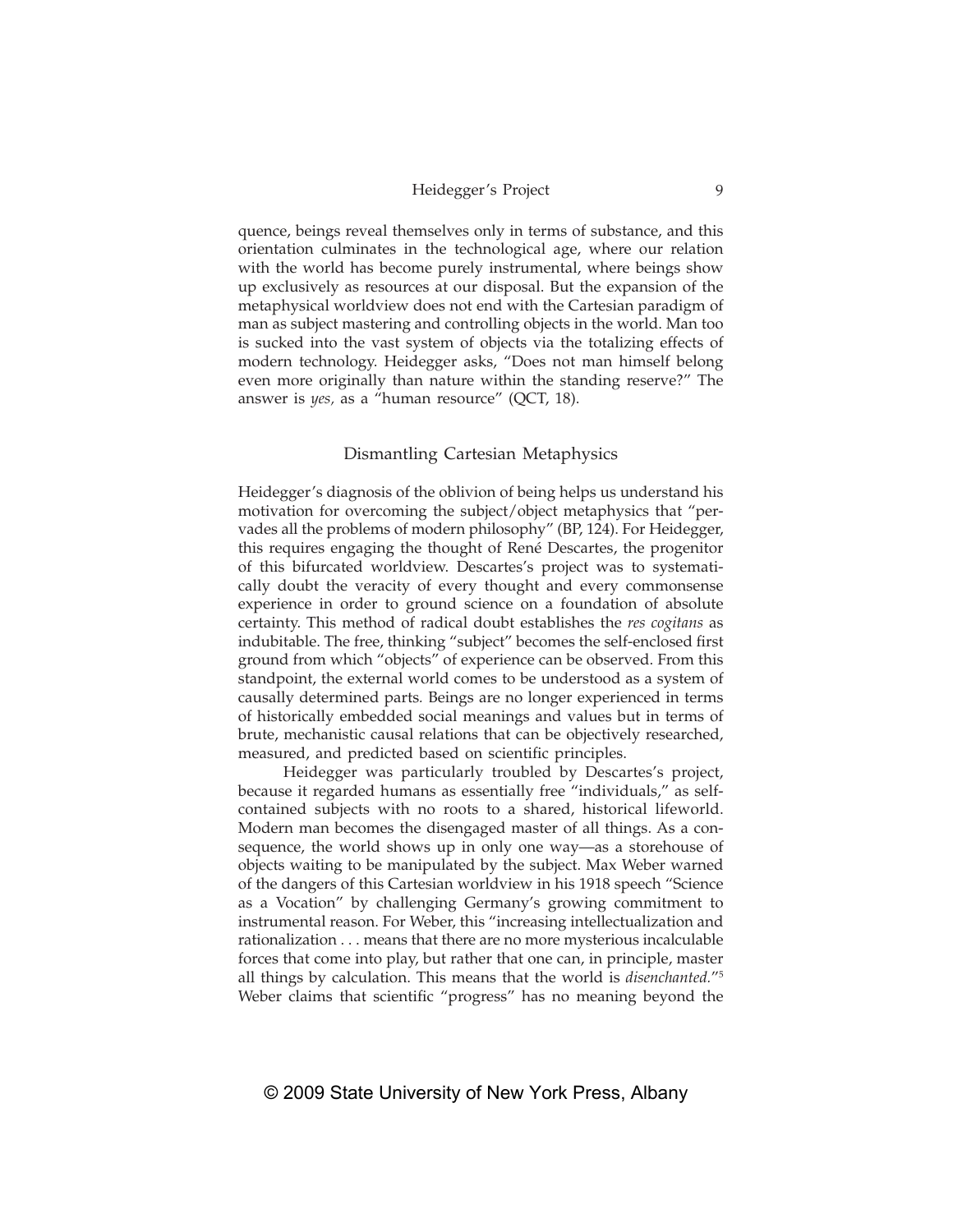"purely practical and technical." Scientific progress is endless and ultimately meaningless in terms of the existential questions that are most important: "What shall we do and how shall we live?" "How shall we arrange our lives?" "What is the meaning of our own death?"6 In the modern age, life and death have no meaning. Weber writes:

[They have] none because the individual life of civilized man, placed in an infinite "progress," according to its own imminent meaning, should never come to an end; for there is always a further step ahead of one who stands in the march of progress. . . . Because death is meaningless, civilized life as such is meaningless; by its very "progressiveness" it gives death the imprint of meaninglessness.7

Heidegger agrees with Weber's assessment of modern civilization as a disenchanted "iron cage." Scientific progress, interpreted in terms of instrumental mastery of all things, has stripped the mystery, the existential meaning and value, from life and has forgotten death as the "ultimate instance" of life. Yet Heidegger wants to go farther than Weber. He seeks to "de-structure" the modern understanding of being itself in order to uncover its origins and recover a more original, authentic understanding of being that has been distorted and concealed by our current objectifying tradition.

Heidegger begins his de-structuring of the history of metaphysics by questioning the traditional interpretation of human being, which has long been regarded as *a* being: "a rational animal, an *ego cogito*, a subject, the 'I,' spirit, person, [and so forth]." "But these [beings]," says Heidegger, "remain uninterrogated as to their being and its structure, in accordance with the thoroughgoing way in which the question of being has been neglected" (BT, 44). What is neglected in traditional metaphysics is an inquiry into human existence itself, into the being of human beings. In his 1927 Marburg lectures, "The Basic Problems of Phenomenology," Heidegger suggests that Cartesian metaphysics presupposes this existential inquiry and for this reason "continues to work with the ancient metaphysical problems and thus, along with everything new, still remains within the tradition" (BP, 124). Modern philosophy, in this regard, fails to ask: What is the unique *way of being* of the subject?

It will be expected that ontology now takes the subject as the exemplary entity and interprets the concept of being by looking at the mode of being of the subject—that henceforth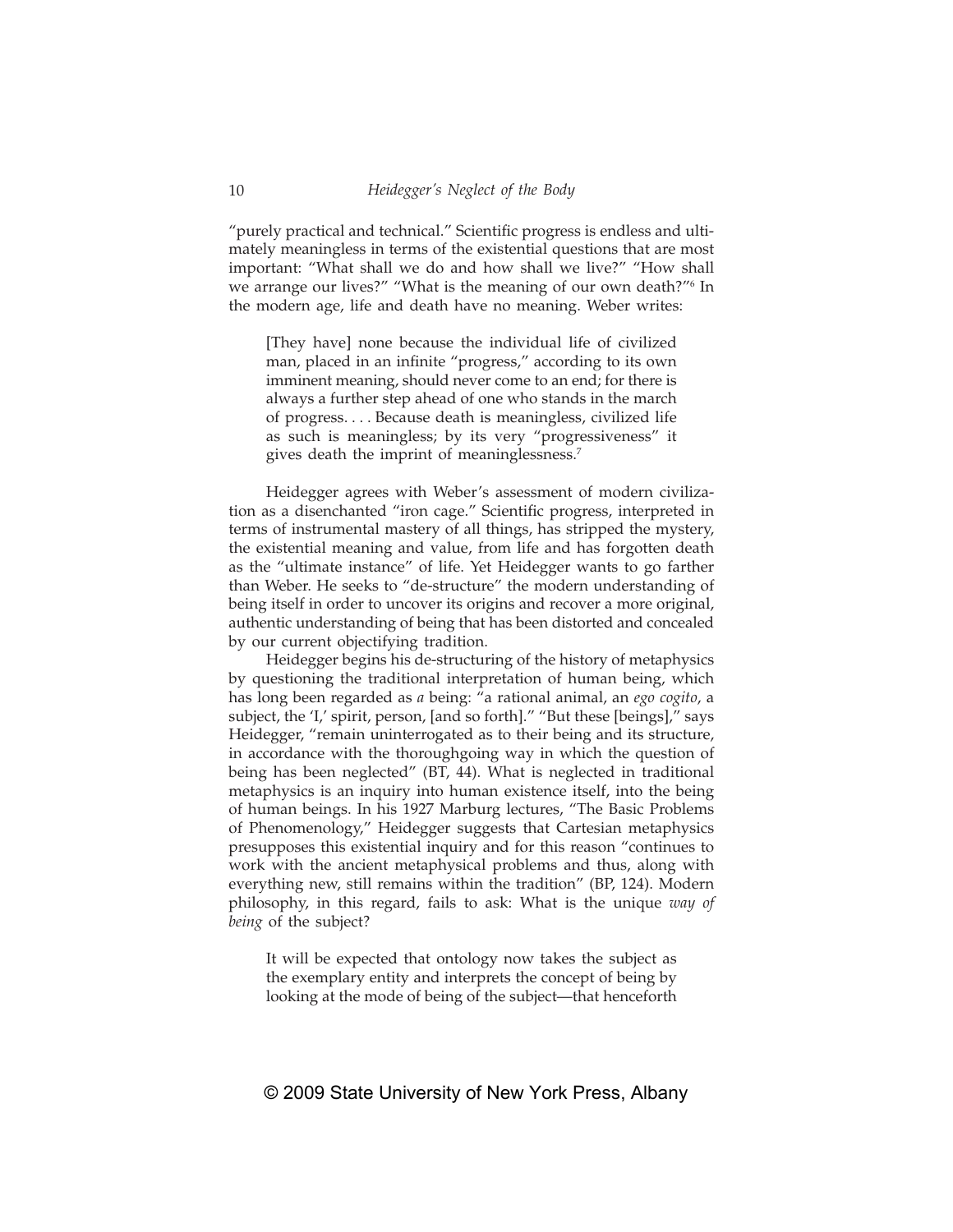the subject's *way of being* becomes an ontological problem. But this is precisely what does not happen. (BP, 123)

Heidegger clarifies this point in *Being and Time* when he writes:

With the cogito sum Descartes claims to prepare a new and secure foundation for philosophy. But what he leaves undetermined in this "radical" beginning is the manner of being of the *res cogitans*, more precisely, the meaning of being of the "sum." (BT, 46)

Heidegger attempts to retrieve the forgotten question of being by investigating that being that is already concerned for its being, namely, humans. Heidegger insists that, prior to any theoretical speculation about beings, we exist, a concerned existence that makes it possible to theorize in the first place. "The existential nature of man," says Heidegger, "is the reason why man can represent beings as such, and why he can be conscious of them. All consciousness presupposes . . . existence as the essential of man."8 In the course of our workaday lives, we already embody a tacit concern for things, and this concern is mediated by a particular sociohistorical context. Thus Heidegger turns his attention to a way of being more primordial than detached theorizing, which is disclosed in our average everyday practices, our "being-in-the-world" (*In-der-Welt-sein*).

## Dasein and Everydayness

Heidegger employs the method of "phenomenology" in order to give an account of our everyday way of being. Phenomenology attempts to describe how things initially show themselves immediately and directly in the course of our "lived-experience" (*Er-lebnis*). This self-showing is pretheoretical or "originary," thus the discoveries of phenomenology are prior to the objective properties and characteristics that are imposed on things by scientific theories or commonsense assumptions. Because it is an original return to the self-showing of things, phenomenology is essentially distinct from the other sciences in that it is not an explanatory "proof." "It says nothing about the material content of the thematic object of science, but speaks only . . . of *how*, the way in which something is" (HCT, 85). Phenomenology, in this regard, is not an explanation; rather, it signifies a method that describes the way human beings encounter things "proximally and for the most part,"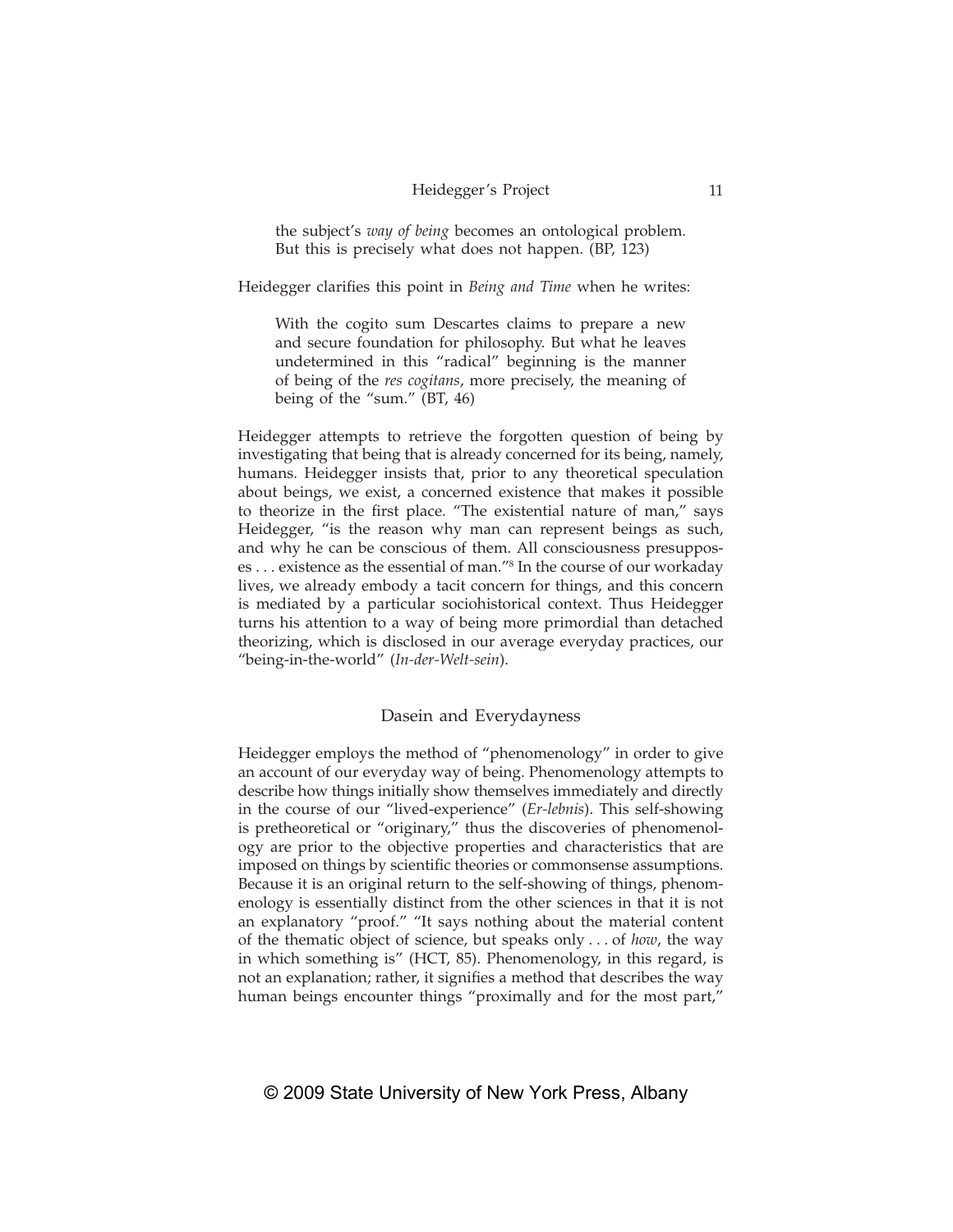as they are revealed in everyday, concrete situations. Employing the phenomenological method, Heidegger begins by describing his own "average everyday" involvements. He explains:

We must choose such a way of access and such a kind of interpretation that this entity can show itself in itself and from itself [*an ihm selbst von ihm selbst her*]. And this means that it is to be shown as it is *proximally and for the most part*—in its *average everydayness.* (BT, 37–38)

By examining his own "factical" life in this manner, Heidegger discovers that he is "always already" (*immer schon*) involved in the question of being in a specific, concrete way. On Heidegger's view, being is always already an issue for me, and I embody a unique understanding of being in the context of my everyday practices. Hence, the question of being starts with an inquiry into my own particular understanding of being, what Heidegger calls "existentiell" (*existenziell*) understanding. "The question of existence never gets straightened out except through existing itself. The understanding of oneself which leads along this way we call *existentiell*" (BT, 33). Heidegger identifies this phenomenological starting point early on in his career. For instance, in 1921 he writes:

I work concretely and factically from my "I am"—from my spiritual and overall factical origin—milieu—contexts of life—and from that which is accessible to me as living experience—wherein I live—this facticity, as existentiell, is no mere blind Dasein—it lies therewith in existence—that means, however that I live—this "I must" of which one talks—with this facticity of Being-so.<sup>9</sup>

The *existentiell* inquiry into my own particular understanding of being is to be distinguished from Heidegger's fundamental aim, namely, the "existential*"* (*existenzial*) inquiry into the essential structures (*Existentialia*) of any understanding of being whatsoever. I will return to this distinction later, but first we must give a more detailed account of what Heidegger means by human being (*Dasein*).

Heidegger departs from the metaphysical tradition by referring to human being not in terms of *a* being, a spirit, a subject, or material body but as Dasein*,* a unique self-interpreting, self-understanding *way of being*. In this regard, Heidegger is not concerned with the objective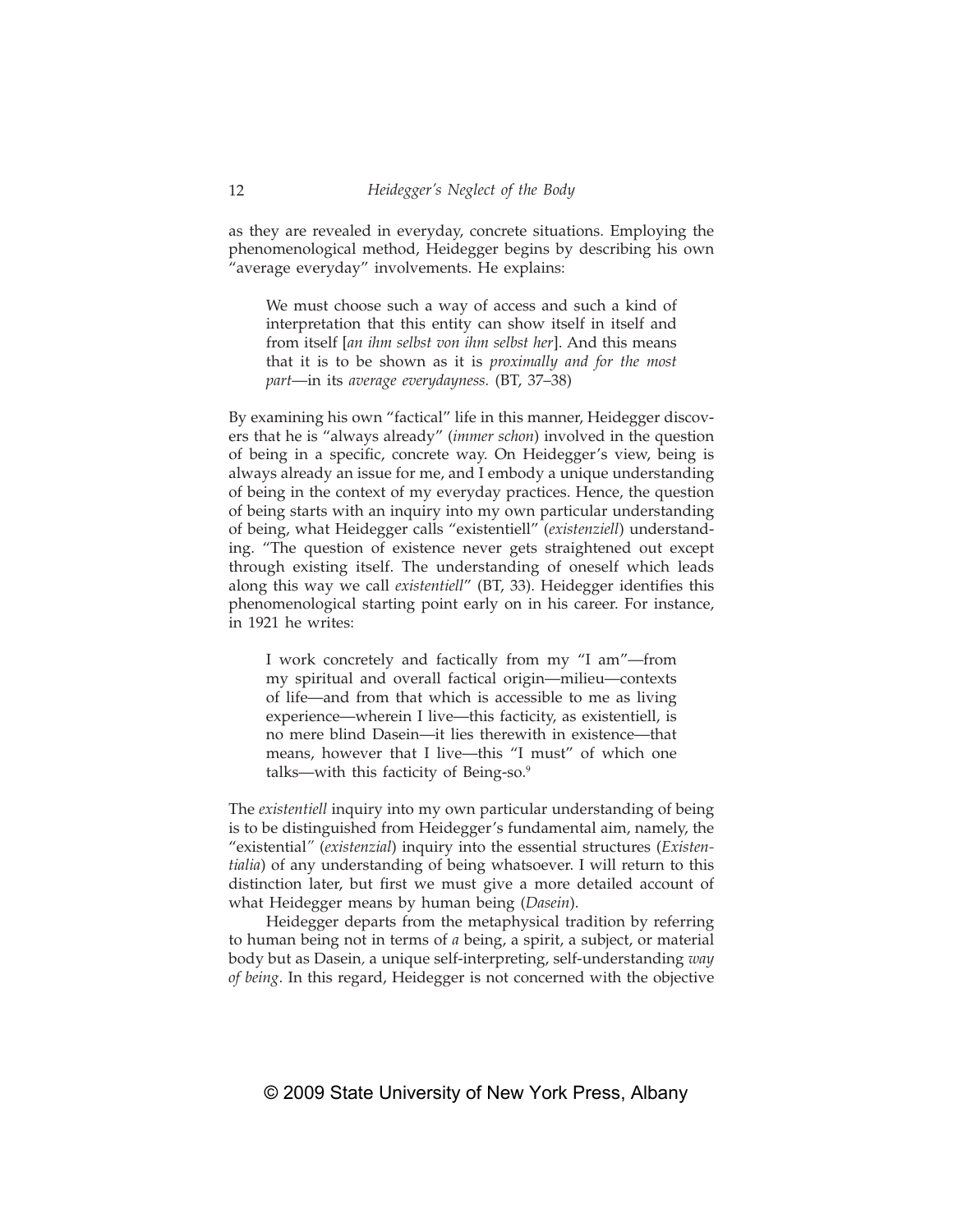"what-ness" of humans. In his 1925 Marburg lecture course, entitled "Prolegomena to the History of the Concept of Time," he explains:

Whether [Dasein] "is composed of" the physical, psychic, and spiritual and how these realities are to be determined is here left completely unquestioned. We place ourselves in principle outside of these experiential and interrogative horizons outlined by the definition of the most customary name for this entity: *homo animal rational*. What is to be determined is not an outward appearance of this entity but from the outset and throughout *its way to be*, not the what of that of which it is composed but the *how of its being and the characters of this how.* (HCT, 154)

Thus the inquiry into the question of being begins by describing human existence as we are everyday and for the most part, as we are already involved with workaday tools and engaged in a meaningful nexus of discursive practices, institutions, and habits. I am "thrown" (*geworfen*) into this meaningful web of relations by my concrete activity, prior to detached theorizing about the properties of objects. In this regard, the essence of Dasein is not to be found in the enduring properties or characteristics of humans. Rather, "*the essence of Dasein lies in its existence*" (BT, 67).

Existence, of course, is not to be understood in the traditional sense, in terms of static, objective "presence" (*Anwesenheit*). Existence is the dynamic temporal "movement" (*Bewegung*) or "happening" (*Geschehen*) of an understanding of being that unfolds in a concrete historical world. Dasein *is* this happening of understanding, and existence refers to the unique way that a human being understands or interprets his or her life within a shared, sociohistorical context. Thus "to *exist* is essentially . . . to *understand*" (BP, 276, emphasis added). I *am*, in the course of my everyday social activity, what I understand or interpret myself to be.<sup>10</sup> I have a pretheoretical or "preontological" understanding of a background of social practices.<sup>11</sup> I am not born with this understanding; I "grow" into it through a process of socialization, whereby I acquire the ability to interpret myself, to "take a stand" on my life (BT, 41).<sup>12</sup> My acts and practices, in this regard, take place within a meaningful public space or "clearing" (*Lichtung*) on the basis of which I make sense of my life and things show up for me *as* the kinds of things that they are. This context "governs" any possible interpretation that I can have of myself (HCT, 246).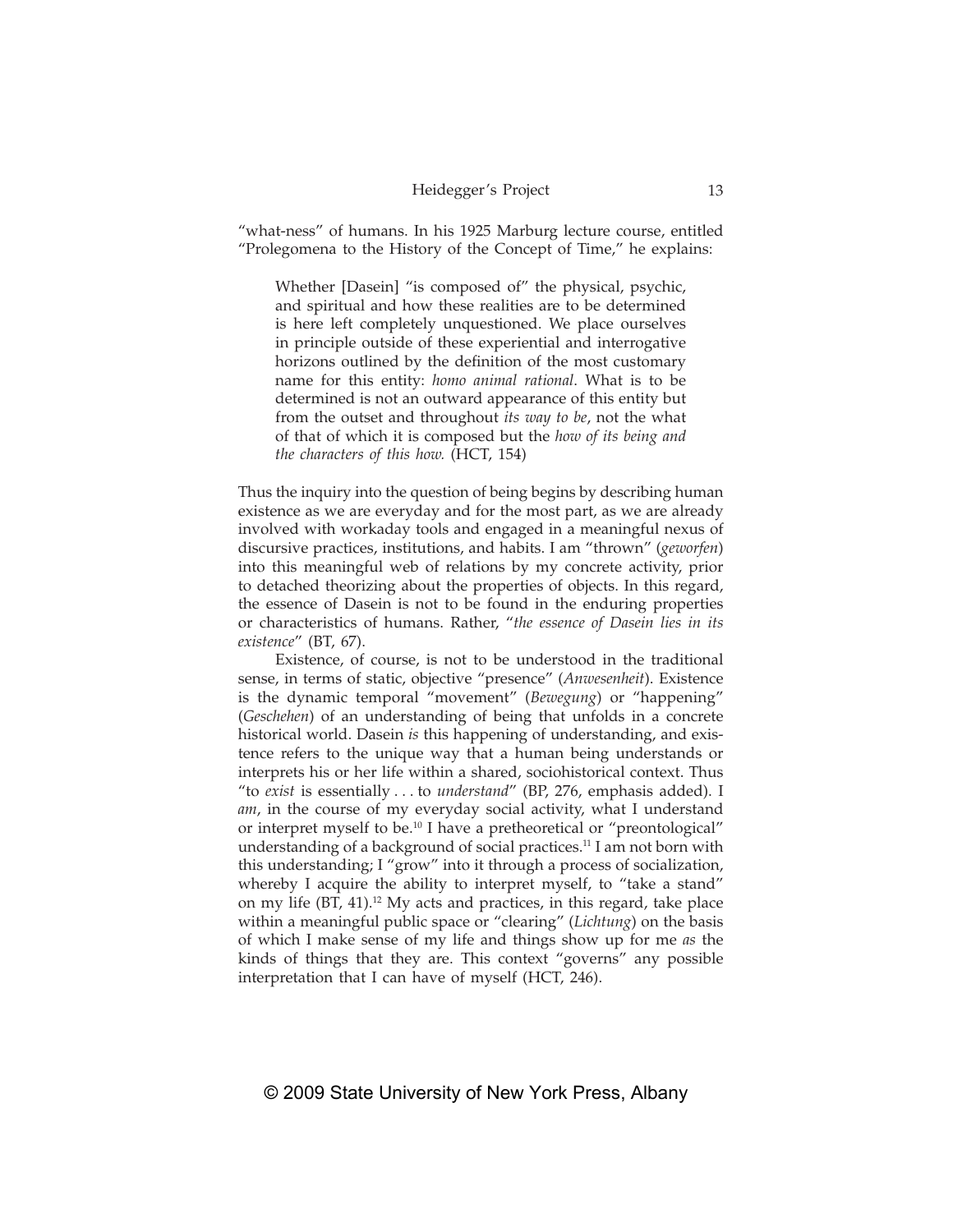Interpreting Dasein in terms of activity or movement allows us to make some preliminary remarks on the role of the body in Heidegger's project. The conception of the body as understood by mainstream Anglophone philosophy has been handed down to us from Cartesian and empiricist epistemologies, where human being is understood in terms of objective matter, of static corporeal substance (*res extensa*). In *Being and Time*, Heidegger makes it clear that one cannot think of Dasein in this way, "as a being-present-at-hand of some corporeal Thing (such as a human body) 'in' an entity that is present-at-hand"  $(BT, 79)$ . This remark can be clarified by distinguishing between two senses of the body in the German language, the quantifiable "material body" (*Körper*) and the "lived-body" (*Leib*). The lived-body is not a reference to a Cartesian/Newtonian body, not a corporeal mass with measurable attributes. According to the Cartesian interpretation, bodies are defined in terms of  $(1)$  measurable weight, mass, and shape,  $(2)$ occupying a specific spatial-temporal location, and (3) having determinate boundaries.13 Thus rocks, trees, cultural artifacts, and human beings are all instances of *Körper*, but this definition does not help us understand how humans live as embodied agents in the world. The objectifying, quantifiable approach to understanding the body is itself derived from the everyday experiences of the lived-body. In his 1936–1937 Nietzsche lectures, Heidegger articulates his rejection of the dominant naturalistic interpretation of the human body in the following way.

We do not "have" a body in the way we carry a knife in a sheath. Neither is the body a natural body that merely accompanies us and which we can establish, expressly or not, as being also "at hand." We do not "have" a body; rather, we "are" bodily. . . . Our being embodied is essentially other than merely being encumbered with an organism. Most of what we know from the natural sciences about the body and the way it embodies are specifications based on the established misinterpretation of the body as a mere natural body. (N1, 99–100)

Heidegger fortifies this point in his 1947 "Letter on Humanism" when he writes:

The fact that physiology and physiological chemistry can scientifically explain man as an organism is no proof that in this "organic" thing, that is, in the body scientifically explained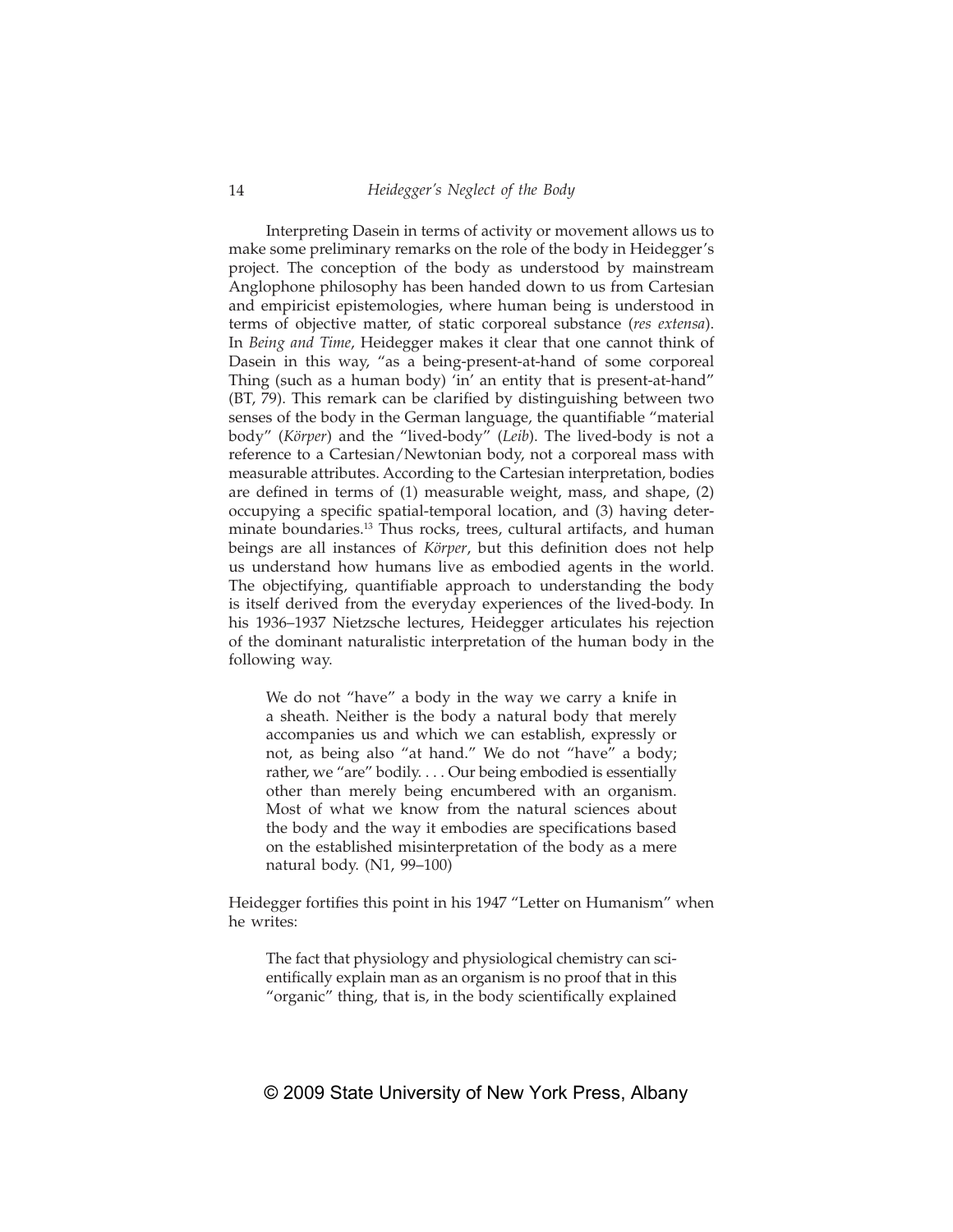#### Heidegger's Project 15

the essence of man consists. . . . The "essence" of man—lies in ek-sistence [being-in-the-world]. (LH, 228–29)

The essence of Dasein, therefore, is not to be found in physiological attributes but in existence. Thus "everything we call our bodiliness," says Heidegger, "down to the last muscle fiber and down to the most hidden molecule of hormones, [already] belongs essentially to existing" (ZS, 232). In this regard, Dasein is a term that is meant to capture the way in which we are already concretely involved in the world, in an average sociohistorical understanding of things, and we can never disengage from or get clear of it. "[I] already stand in an understanding of the 'is' [being] without being able to determine conceptually what 'is' means. . . . This *vague average* understanding of being is still a fact" (BT, 25). Hence, existence is not to be understood in terms of an encapsulated body or a self-enclosed consciousness but in terms of what Heidegger calls "*ec-stasis*" or "*ek-sistence,*" of already "standing outside" and thereby *in* a sociohistorical world. "Dasein has always already *stepped out beyond itself*, ex-sistere, it is in a world. Consequently, it is never anything like a subjective inner sphere" (BP, 170).

My *existentiell* understanding of being is not only mediated by the fact that I have been arbitrarily thrown into a communal web of social relations. As a temporal unfolding, my self-interpreting activity is also finite. Because my existence is always pressing forward into future possibilities that ultimately end with death, my understanding of being is "unfinished." As long as I exist, I am a "not yet," a "no-thing." "[Dasein] must always, as such a potentiality, *not yet be*  something" (BT, 276). In this sense, Dasein's existence is interpreted as a kind of nullity, because the social projects that give my life a sense of permanence and stability are penetrated by contingency and finitude. Heidegger is rejecting the interpretation of life as a sequentially ordered stream of experiences that ultimately ends in death. Life, rather, is a "movement" or "happening" that is structurally determined by the ever-present possibility of death. Death, as a structural component of life, reveals the finitude and forward directionality of life; it points to the possibility of my fulfillment, even though such fulfillment is impossible.

My being, in this regard, is always unfinished or incomplete. I can always press into other possibilities—change careers, get divorced, or quit my job—right up until the moment of death. I only become something when I am no longer, when my life is finished because I can no longer press forward into the future. For this reason, Heidegger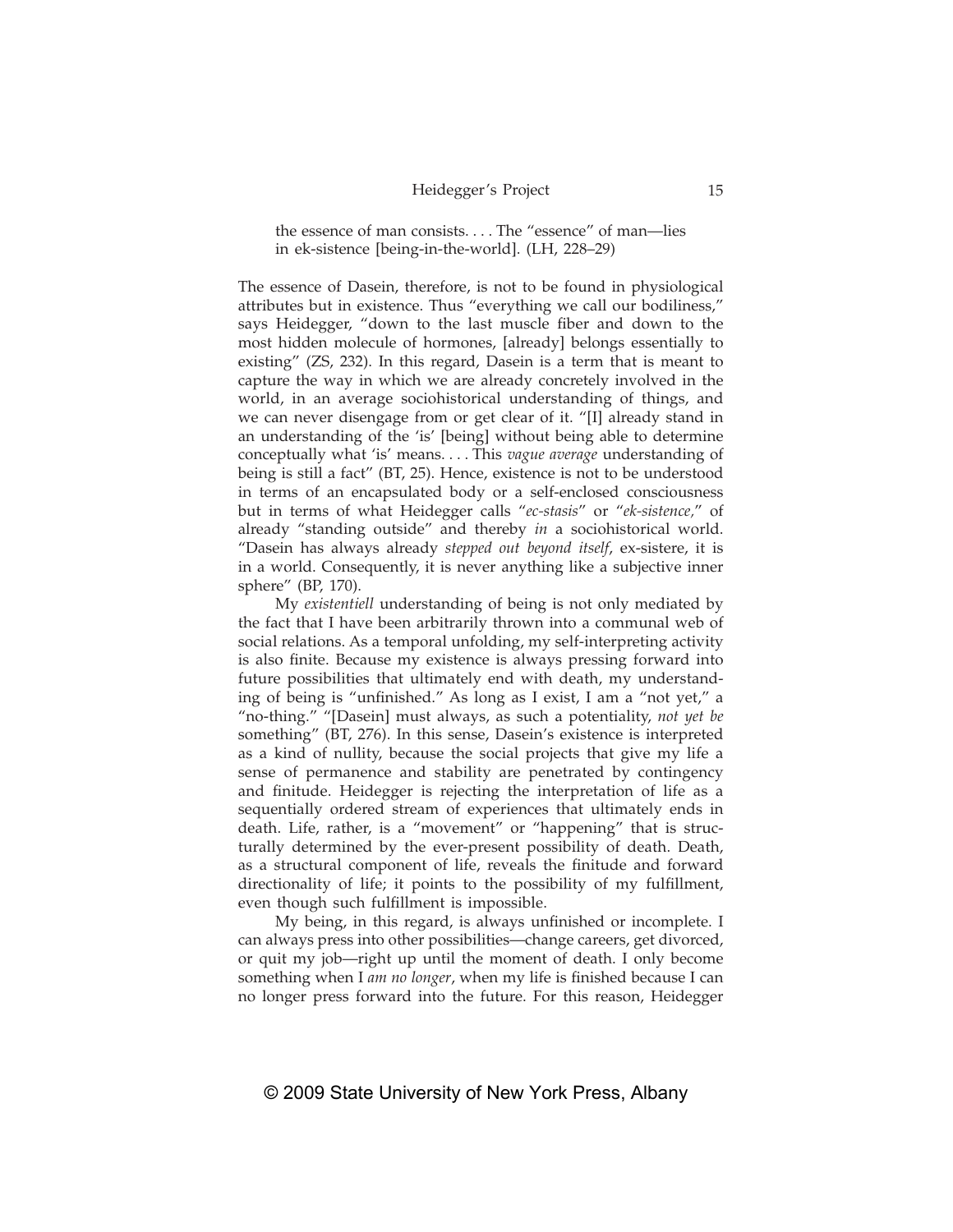identifies the primary temporal mode of life as futural. My life is structurally "on the way" (*unterwegs*), always "ahead of itself." Dasein, in this regard, is a "potentiality" that can never attain completeness or "wholeness."

[This structural factor] tells us unambiguously that something is always *still outstanding* in Dasein, which, as a potentialityfor-being for Dasein itself, has not yet become "actual." It is essential to the basic constitution of Dasein that there is *constantly something still to be settled*. Such a lack of totality signifies that there is something still outstanding in one's potentiality-for-being. (BT, 279)

So in order to approach the question of being, I must begin with an inquiry into my own *existentiell* way of being, and this approach is determined by (1) my being arbitrarily thrown into a context of social relations that already matter to me and shape my life choices in certain ways and (2) my contingency and finitude, indicating the futural, forward-directed incompleteness of my life.

If Heidegger were merely emphasizing the priority of a finite, historically situated worldview, then this would seem to result in another form of historical or cultural relativism.14 But this is not his aim. Heidegger's goal is to overcome relativism or "historicism" by revealing the essential structures of meaning itself, invariant a priori conditions for the possibility of any existence, any understanding of being whatsoever. For Heidegger, human existence always has a common structure:

In this everydayness there are certain structures which we shall exhibit—not just any accidental structures, but essential ones which, in every kind of being that factical Dasein may possess, persist as determinative for its being. (BT, 38)

Thus Heidegger wants to "press on" beyond the mundane dealings of the concrete subject, to unearth "transcendental structures" that cannot be derived from any "anthropological-psychological" assumptions (KPM, 165–166). This requires what Heidegger calls "fundamental ontology," an inquiry into the "meaning of being," which "[prepares] for the question of being in general" (BT, 364). At this point, we need to address Heidegger's distinction between three types of inquiry—"ontic," "ontological," and "fundamental ontology."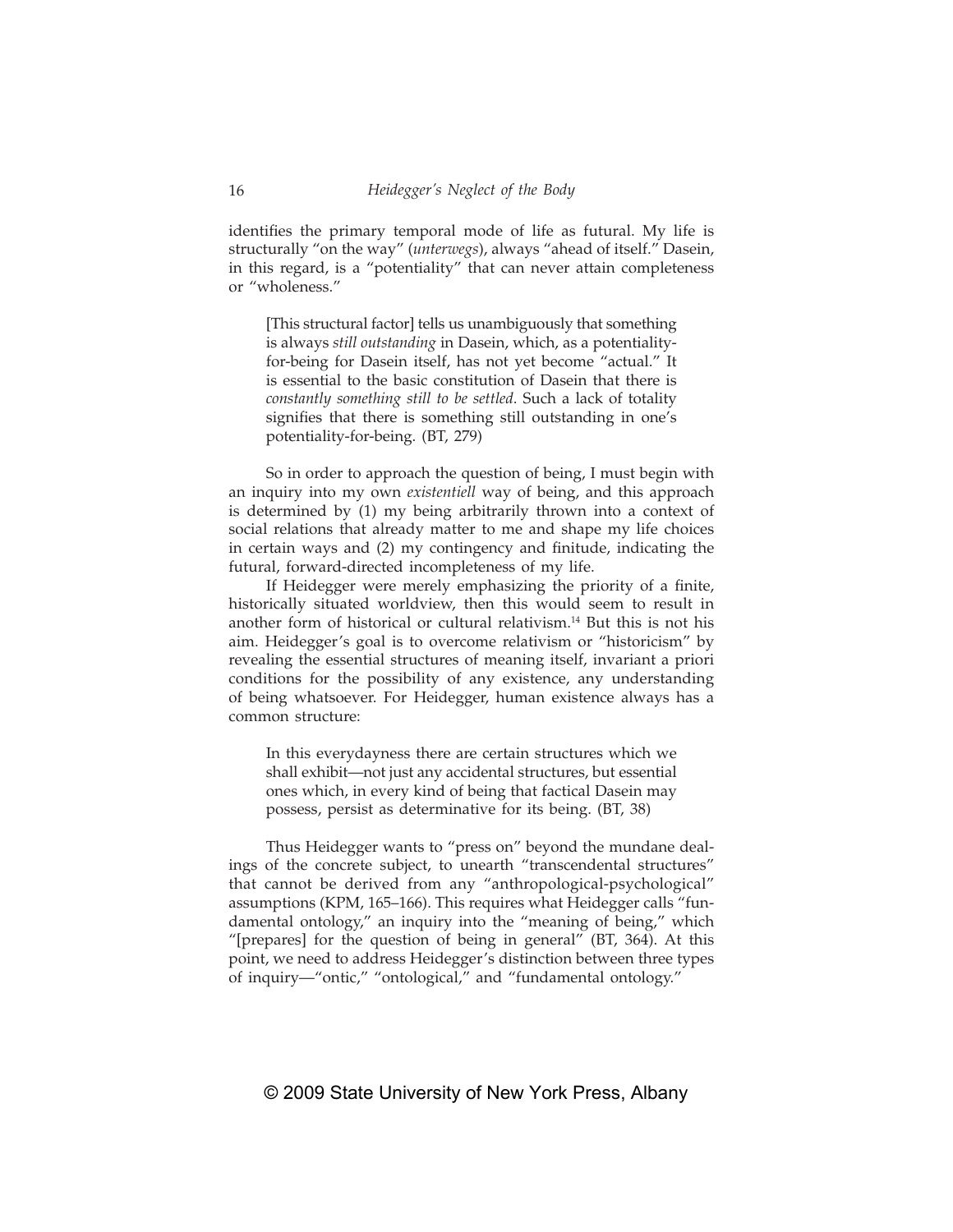Ontic investigations are concerned with particular beings (*Seiendes*). These are the investigations that can address the specific roles, attributes, or qualities of humans (being a professor, a man, a father, etc.) or the determinate properties and characteristics of nonhuman beings (being warm-blooded, carbon-based, prime, etc.). The regional sciences (mathematics, biology, theology, physics, psychology, etc.) are ontic investigations. Regional sciences often undergo ontological "crises" when there is disagreement or confusion concerning the being of the beings studied. For instance, a "crisis" takes place when theoretical physicists disagree about the being of the most elemental substances in the universe, whether or not they are particles, waves, strings, and so on. Ontological investigations can address these crises.<sup>15</sup>

Ontology is concerned with the being (*Sein*) of the beings studied in the regional sciences. Ontology, in this regard, addresses the essence (*essentia*) of things ("*what* something is") and the existence (*existentia*) of things ("*that* something is") (WCT, 161). According to Heidegger, the ontic sciences already operate under the tacit understanding that they grasp the ontological status of the beings that they study. Heidegger explains this problem in the following way:

Ontic sciences in each case thematize a given entity that in a certain manner is always already disclosed prior to scientific disclosure. We call the sciences of entities as given—of a *positum*—positive sciences. . . . Ontology, or the science of being, on the other hand, demands a fundamental shift of view: From entities to being.16

For example, botany relies on the ontological understanding of "the vegetable character of plants," physics on "the corporeality of bodies," zoology on "the animality of animals," and so forth. Every positive science has a regional ontology, a background understanding of the being of beings it studies.<sup>17</sup> However, Heidegger contends that traditional ontology presupposes an understanding of being in general; it fails to ask: "What is it *to be* at all?" What is being?" According to Heidegger, this type of investigation is "*ontology taken in the broadest sense*" (BT, 31, emphasis added). Ontology in the broadest sense requires one to ask about the *meaning* of being. When we begin to question the meaning of being we are doing what Heidegger calls "fundamental ontology."

Fundamental ontology is concerned with *how* and *why* beings are intelligible or how they make sense to us in the first place. Or, more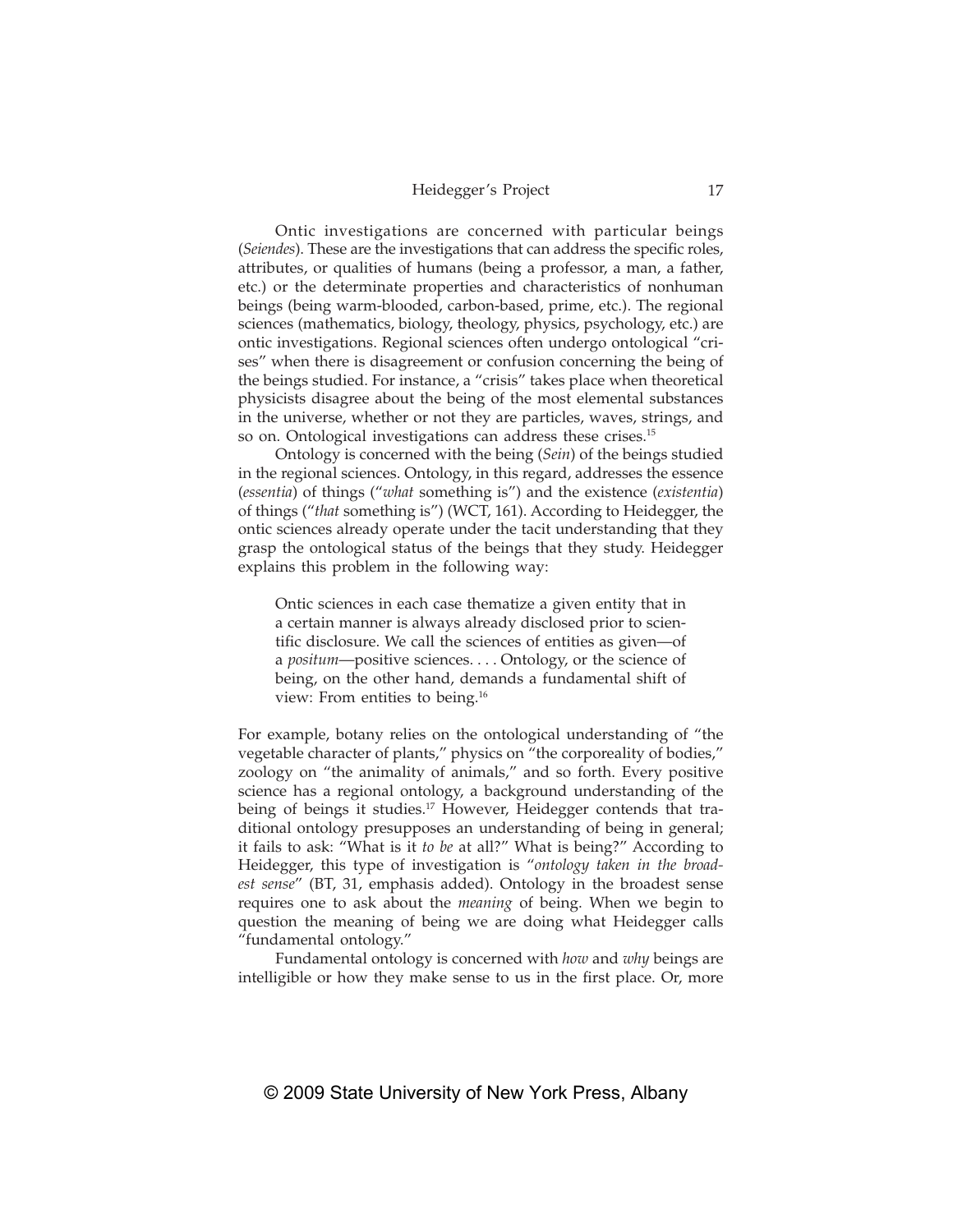broadly conceived, it is concerned with how "meaning" (*Sinn*) itself is possible. Because humans already embody a tacit understanding of being in their everyday activities, fundamental ontology requires a phenomenological analysis of human existence, an "analytic of Dasein" or "existential analytic."18

The question of the meaning of being becomes possible at all only if there is something like an understanding of being. Understanding of being belongs to the kind of being which we call "Dasein." The more appropriately and primordially we have succeeded in explicating this entity, the surer we are to attain our goal in the further course of working out the problem of fundamental ontology. (BT, 244)

"Thus *fundamental ontology*, from which alone all other ontologies can originate, must be sought in the *existential analytic of Dasein*" (BT, 34).

For Heidegger, meaning is not generated by the mental activity of a self-enclosed consciousness. Meaning emerges from the sociohistorical world that I have been thrown into and *on the basis of which* things can show up in an intelligible way. In order to grasp Heidegger's conception of meaning in terms of a context of worldly relations, it is important to understand that Dasein does not fundamentally refer to an individual. Dasein is not a self, a "pure I" (*reinen Ich*) or consciousness that is separate and distinct from surrounding objects (BT, 272). From Heidegger's perspective, human beings are not disengaged spectators but are "being-in-the-world," always already engaged in a public situation, a "*common* totality of surroundings" (HCT, 188). However, focusing on the concrete, situated activity of humans does not mean one should interpret Heidegger's conception of Dasein in terms of the framework of "existentialism" or even "existential phenomenology."19

Critics of Heidegger, including Edmund Husserl, Jean-Paul Sartre, Alphonse de Waelhens, Maurice Merleau-Ponty, and many contemporary commentators, often misinterpret Heidegger's use of Dasein as a reference to *a* being, that is, a subject that is concretely involved in or with its everyday social situation prior to mental reflection. These critics mistakenly label Heidegger an existentialist or a philosophical anthropologist who is primarily concerned with a descriptive analysis of situated human experience. However, this interpretation fails to appreciate Heidegger's efforts to overcome Cartesian subjectivity. For the existentialists, subjectivity was simply recast. The detached theoretical perspective that provided the Cartesian subject with an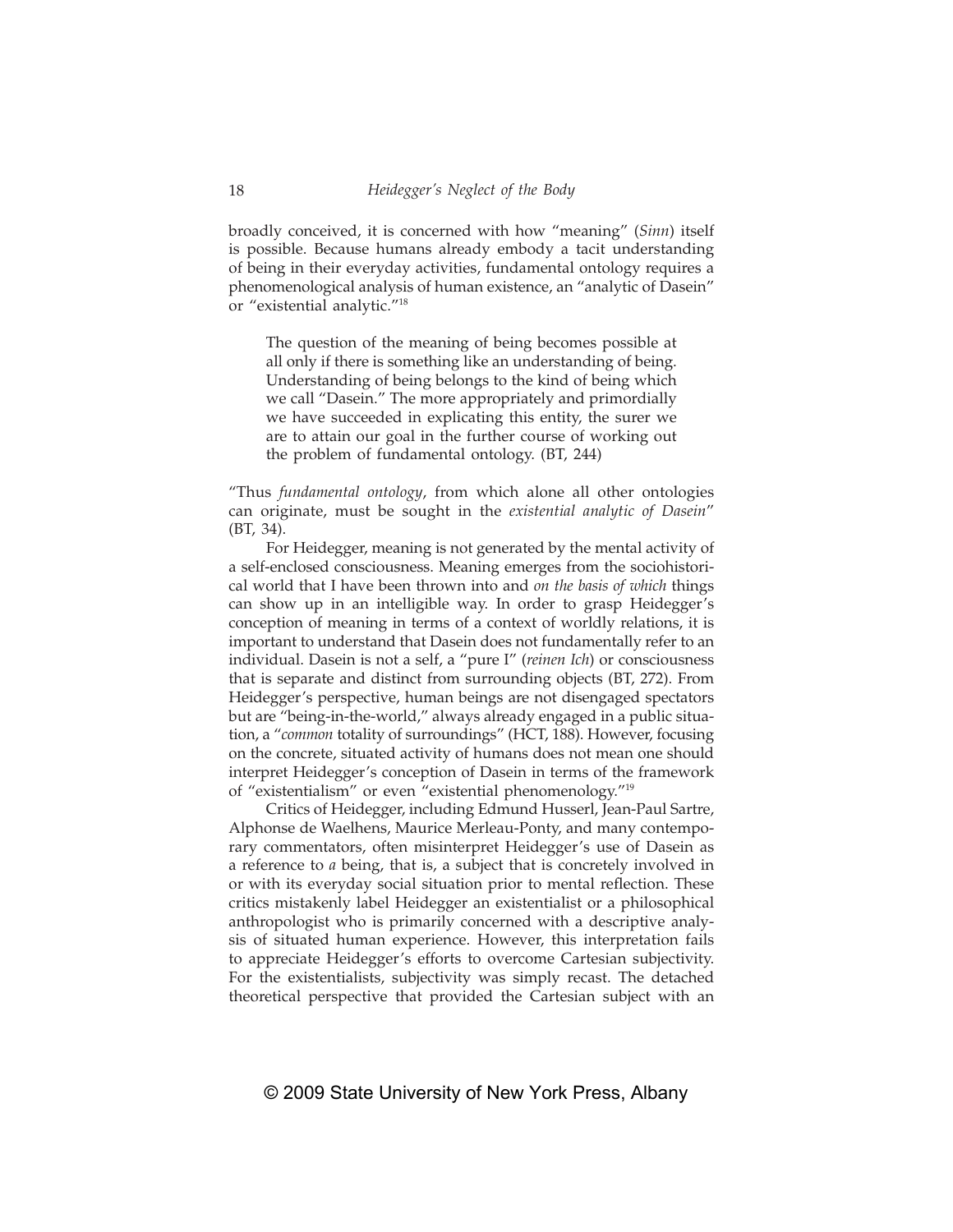impartial "God's-eye view" of the world was replaced with an involved, situated subject whose perspective on the world was fundamentally ambiguous and contingent due to the finitude of the subject and the arbitrariness of historical conditions.

Heidegger agreed with existentialism's preliminary move away from abstract speculation, but he was continually misunderstood by existentialists for interpreting his project as a subjectivist endeavor. Sartre, in particular, is notorious for placing Heidegger within the terrain of subjectivism. Sartre insists in "Existentialism Is Humanism" (1946):

There is at least one being whose existence comes before essence, a being which exists before it can be defined by any conception of it. That being is man or, as Heidegger has it, the human reality. . . . What [Heidegger and the French existentialists] have in common is simply the fact that they believe that existence comes before any essence—or, if you will, that we must begin from the subjective.<sup>20</sup>

However, Sartre's claim that philosophy must begin with the subjective, in the sense that concrete "existence" precedes all theoretical reflection about "essences," is not Heidegger's primary concern. In his "Letter on Humanism," Heidegger reminds Sartre that it is inappropriate to think of Dasein in terms of a concrete subject. Rather, "man occurs essentially in such a way that he is the 'there' [*das 'Da'*], that is, the lighting of being" (LH, 240). Heidegger explains his departure from Sartre and traditional translations of Dasein in the following way:

In the philosophic tradition, the term "Dasein" means presence-at-hand, existence. In this sense, one speaks, for instance, of proofs of God's existence. However, Da-sein is understood differently in *Being and Time*. To begin with, French existentialists failed to pay attention to it. That is why they translated Da-sein in *Being and Time* as *être-la*, which means being here and not there. The *Da* in *Being and Time* does not mean a statement of place for a being, but rather it should designate the openness where beings can be present for the human being.  $(ZS, 120)^{21}$ 

Heidegger insists that Dasein is not to be interpreted as a concrete subject that is *être-la*, "here" in a determinate place. Dasein is "there" prior to the practical involvements of the subject. Dasein refers to a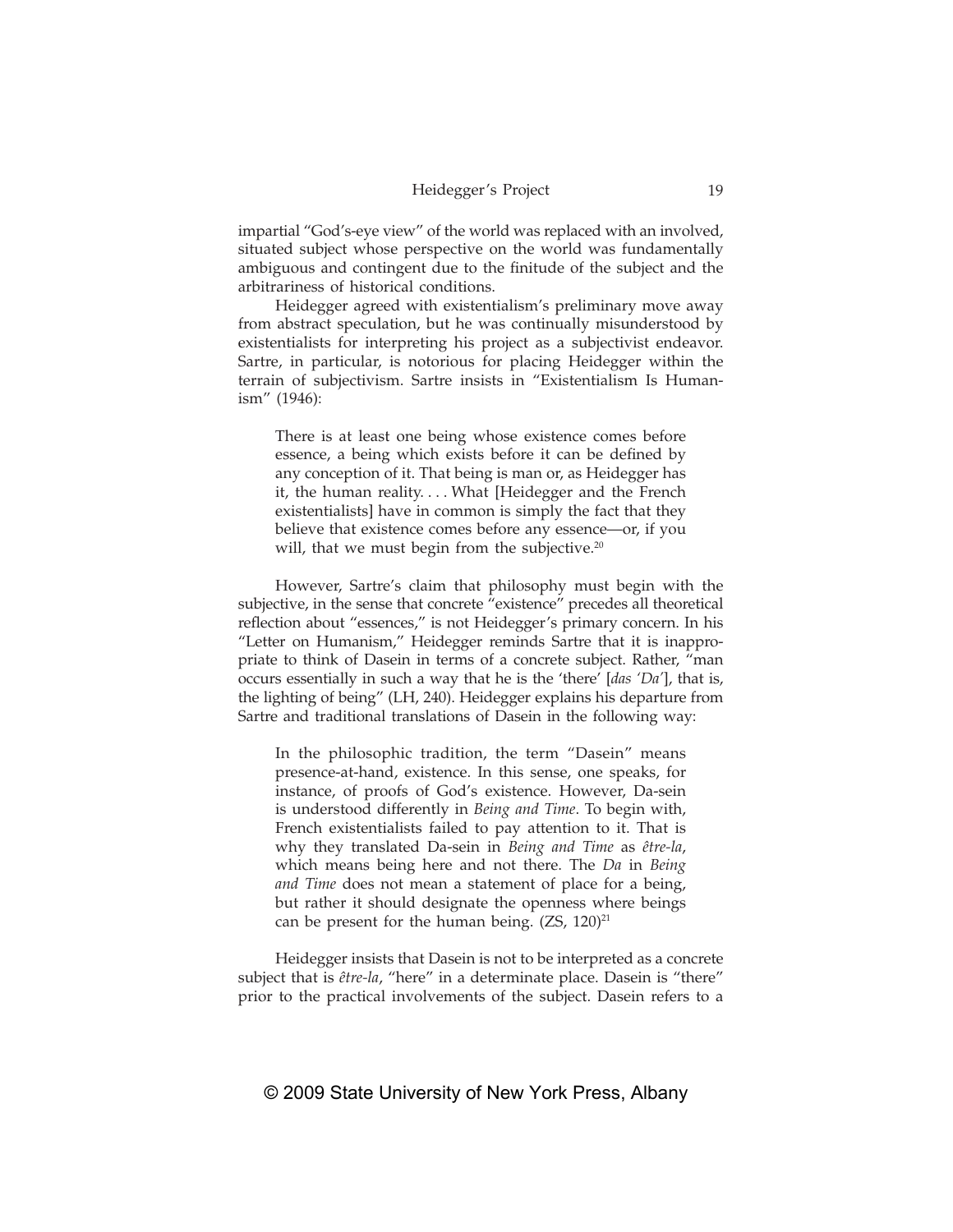historical space or clearing of meaning on the basis of which things emerge-into-presence *as* the kinds of things they are. Conceiving of humans in terms of a space of intelligibility is crucial to understanding the aims of fundamental ontology.

In Chapter IV of Division I of *Being and Time*, Heidegger explains why Dasein should not be interpreted in terms of the concrete actions of a "subject" or "I." According to Heidegger, Dasein is more like a "mass" term that captures the way human activity is always shared, communal; "being-in-the-world" is already "being-there-with-others" (*Mit-dasein*) (BT, 152). Dasein, in this regard, is properly understood in terms of "what it does," going about its daily life, "taking a stand on itself," handling equipment, talking to friends, going to work, and getting married (BP, 159). "For the most part," as Heidegger says in *Being and Time*, "everyday Dasein understands itself in terms of that which it is customarily concerned. 'One *is*' what one does" (BT, 283). Heidegger is stressing the fact that our prereflective everyday dealings are shared. I am engaged in the acts and practices that "They" are or "Anyone" (*das Man*) is engaged in. And if I am what I do, then I *am* an indistinguishable "Anyone." When Heidegger asks "Who is it that Dasein is in everydayness?," the answer is "Anyone." "[The anyone] is the 'realist subject' of everydayness" (BT, 166). In my everyday life, I am a teacher, a husband, or a father because I have been "absorbed" (*aufgehen*) and "dispersed" (*zerstreuen*) into the discursive roles, habits, gestures, and equipment of others (BT, 167). Others assign meaning to my life. They make me who I am. Thus Dasein is "existentially" or structurally being-with-others, a "They-self" (BT, 155). But who are "They"? Heidegger explains:

The "who" is not this one, not that one, not oneself [*man selbst*], not some people [*einige*], and not the sum of them all. The "who" is the neuter, the "They" [*das Man*]. (BT, 164)

The anonymous "They" or "Anyone" refers to a totality of interconnected relations: customs, occupations, practices, and cultural institutions as embodied in gestures, artifacts, monuments, and so forth. This totality of relations gives meaning to beings; it is on the basis of these relations that things can show up or count in determinate ways. Thus "Anyone" determines in advance the possible ways that I can understand or interpret the world (BT, 167).

Heidegger uses the analogy of activity in a "work-shop" to explain this meaningful referential context. In a workshop I do not encounter individual tools in isolation. I encounter a "totality of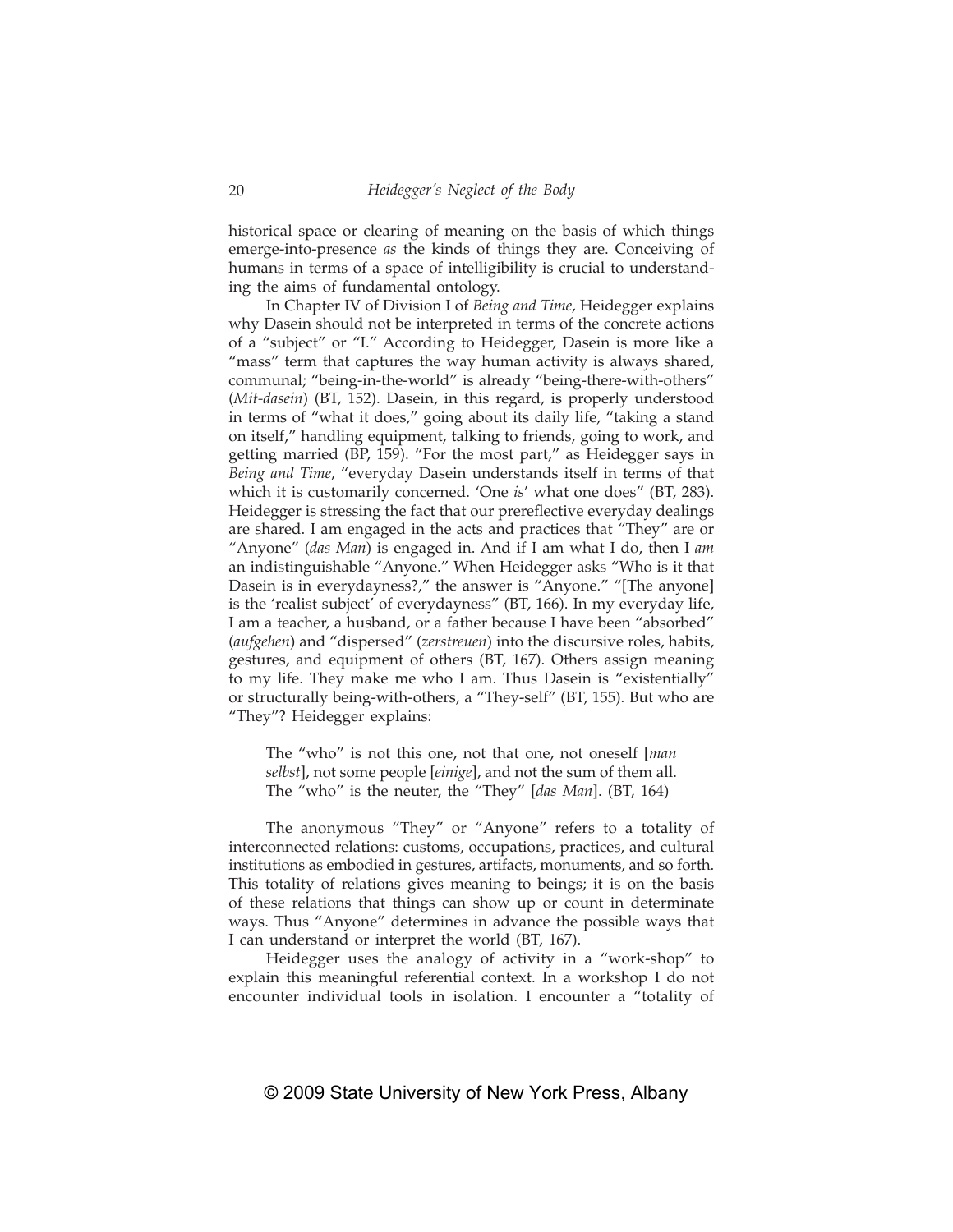equipment" (*Zeugganze*) (BT, 97). My use of a hammer, for instance, is already bound to a nexus of relations, to boards, nails, a workbench, windows, lights, doors, and gloves. And I must already be familiar with the totality of equipment, as a unified context of relations, in order to encounter the hammer *as* a hammer, the nails *as* nails. This familiarity allows entities to be meaningfully disclosed *as such*.

In my everyday activities, I am already familiar with this meaningful referential context. For instance, I do not encounter my computer in isolation. The computer is significant to me only in terms of its relation to other equipment as well as to cultural institutions, future projects, and past events that have already been made available by the "Anyone." The computer sits on my desk near a lamp, and it is being used to compose an article. The article will be sent to a university and will be read by an editor of a journal. If published, this article may help me get promoted, which will secure my job and fill out my selfinterpretation as a college professor. The computer means something to me only in terms of its place in a network of relations, and I have grown into this shared network by means of public norms, habits, and roles that are already there (HCT, 246). It is on the basis of this common understanding that entities are meaningful or make sense to me. Heidegger writes, "When [beings] have come to be understood—we say that they have *meaning* [*Sinn*]" (BT, 192).

Meaning is that wherein the intelligibility [*Verständlichkeit*] of something maintains itself. Meaning is the "upon which" of a projection in terms of which something becomes intelligible as something. (BT, 193)

The public context of intelligibility always accompanies me in my various concrete engagements with entities. Thus the being of entities is always meaningful, and the context or clearing of intelligibility "nourishes" being; "it gives" (*Es gibt*) the meaning.

If we say that entities "have meaning," this signifies that they have become accessible *in their being*. Entities "have" meaning only because they become intelligible in the projection of that being—that is to say, in terms of the "upon which" of that projection. The primary projection of the understanding of being "*gives*" the meaning. (BT, 371–72)

As a condition for the possibility of an understanding of being, meaning is a structure of Dasein (BT, 193). Human existence alone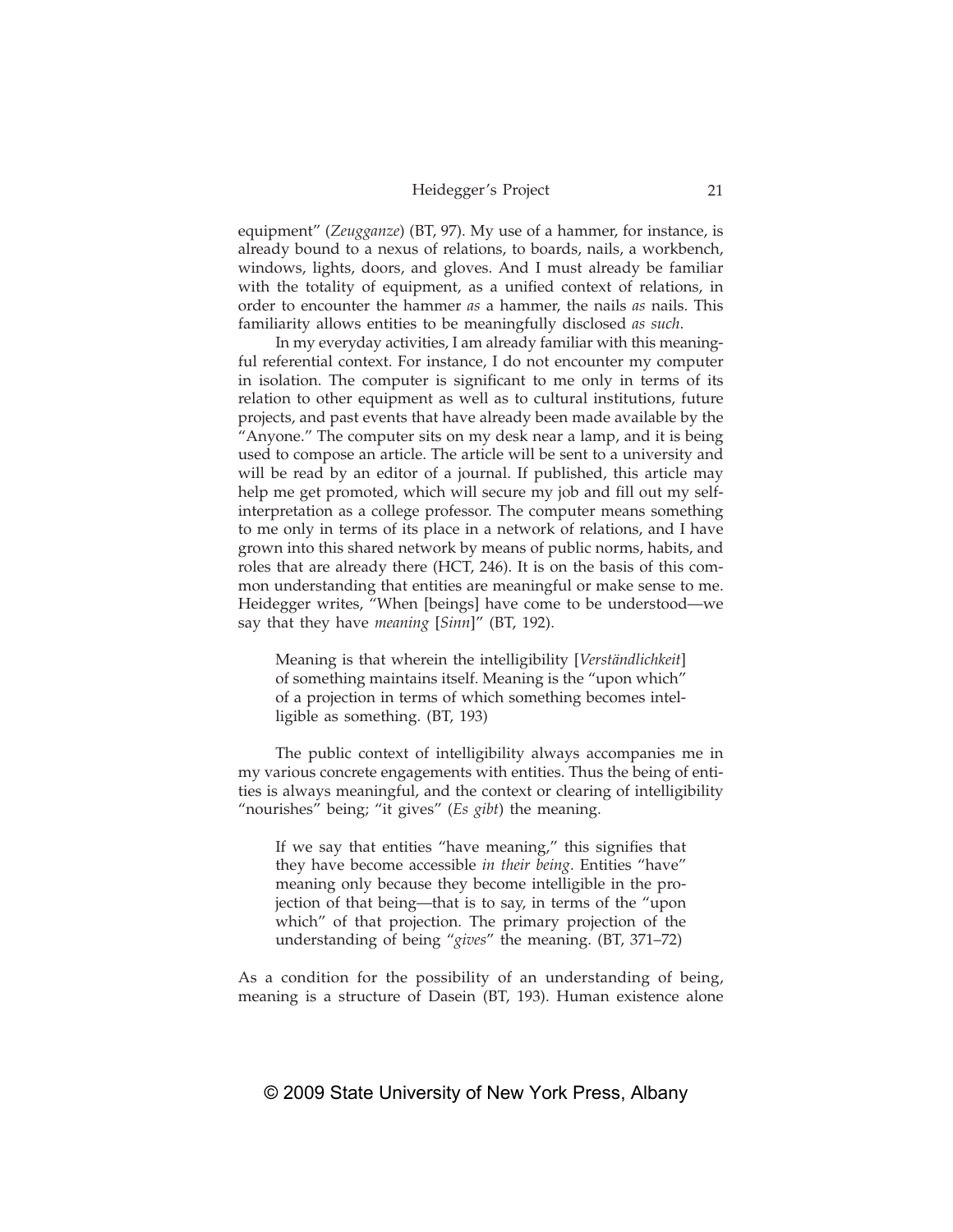is structured by meaning, because we are thrown into a disclosive horizon that allows beings to be understood. It is for this reason that "Dasein [alone] 'has' meaning."

Only Dasein can be meaningful [*sinnvoll*] or meaningless [*sinnlos*]. That is to say, its own being and the entities disclosed with its being can be appropriated in understanding, or can remain relegated to non-understanding. (BT, 193)

Interpreting Dasein in terms of a shared space of meaning helps explain why Heidegger rarely speaks of *a* Dasein. Dasein is a mass term that indicates a public "*Spielraum*" or "there" on the basis of which beings show up *as such*. 22 My embodied agency, in this regard, is always shaped and guided by a familiar public context. I take on roles, deal with others, and use equipment in a particular way because Dasein has opened up a meaningful network of cultural relations into which I have been absorbed.

### Temporality as the Meaning of Being

Heidegger identifies a number of essential interconnected structures that constitute Dasein as a space of intelligibility. To gain access to the structures of Dasein, Heidegger begins by describing his own *existentiell* understanding of being. As a "factical" ontic being, his understanding is necessarily incomplete due to his own structural "finitude" and "thrownness." Thus the structures of understanding that Heidegger seeks are not conceptually fixed, universal "essences," ideas, or categories (FCM, 293). The structures can never be fully captured in formal concepts; we can only discover these structures by paying careful phenomenological attention to our own prereflective life experiences.<sup>23</sup> Thus the structures are "fundamentally undetermined"; they merely "indicate" or "point to" (*anzeigen*) general conditions that are concretely lived out by each factical Dasein (BT, 152).

These existential conditions are not "accidental" or "arbitrary"; they are "essential" because they can be concretely demonstrated in our own everyday acts and practices (BT, 37–38). For this reason, the existential analytic must start by describing one's own *existentiell* ways of being. Early on in *Being and Time*, Heidegger explains:

The roots of the existential analysis are ultimately *existentiell*—that is *ontical*. Only when philosophical research is itself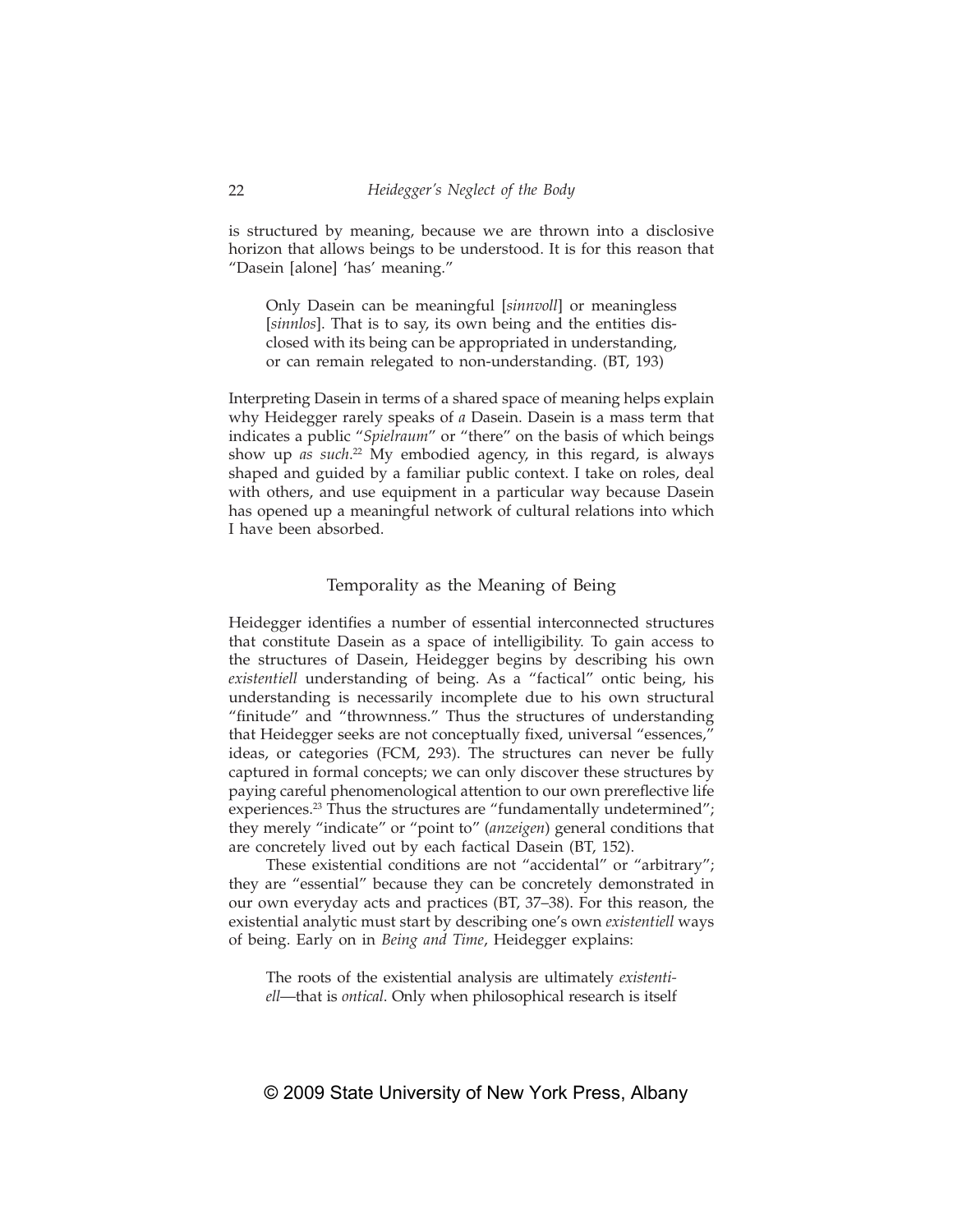seized upon in an *existentiell* manner as a possibility of the being of each existing Dasein does it become at all possible to disclose the [structural] *existentiality* of existence. (BT, 34, emphasis added)

And later, he writes:

Unless we have an *existentiell* understanding all analysis of *existentiality* will remain groundless. (BT, 360, emphasis added)

However, focusing on one's own *existentiell* understanding is problematic, precisely because our everyday ways of living "cover over" or "close off" genuine access to the structures of Dasein (BT, 359). Our individual understanding of things is always shaped in advance by the prejudices and assumptions characteristic of the social world into which we are thrown.<sup>24</sup>

Because human beings always already interpret themselves in terms of a background of socio-historical assumptions and prejudices, there is "circularity" to existence (BT, 363). The hermeneutic circle is not a logical problem at all. It refers to a structure of any and all self-interpreting, self-understanding activity (BT, 195). This circularity of understanding reveals that fundamental ontology has two interrelated limitations due to the "finitude" and "thrownness" of our own *existentiell* understanding. First, because our understanding is finite, fundamental ontology can never arrive at a secure, Archimedean foundation that provides an exhaustive description of what it means to be human. Second, because our understanding is thrown into a particular situation, it is constantly "corrupted" and "misleading" due to a "fore-structure," an a priori framework of historically mediated assumptions and expectations projected in advance of any individual interpretation. Hence, fundamental ontology is determined by a "hermeneutic situation" that indicates that there is no objective ground from which the essential structures of understanding become transparent (BT, 275).

Thus "[the] 'circle' belongs to the structure of meaning, and the latter phenomenon is rooted in the existential constitution of Dasein—that is, in the understanding which interprets" (BT, 195). It is the hermeneutic situation that serves as the horizon or space of meaning, allowing beings to show up or reveal themselves *as such*. And, if there is no way to theoretically disengage or get clear of the circularity of understanding, then one must "leap into this circle primordially and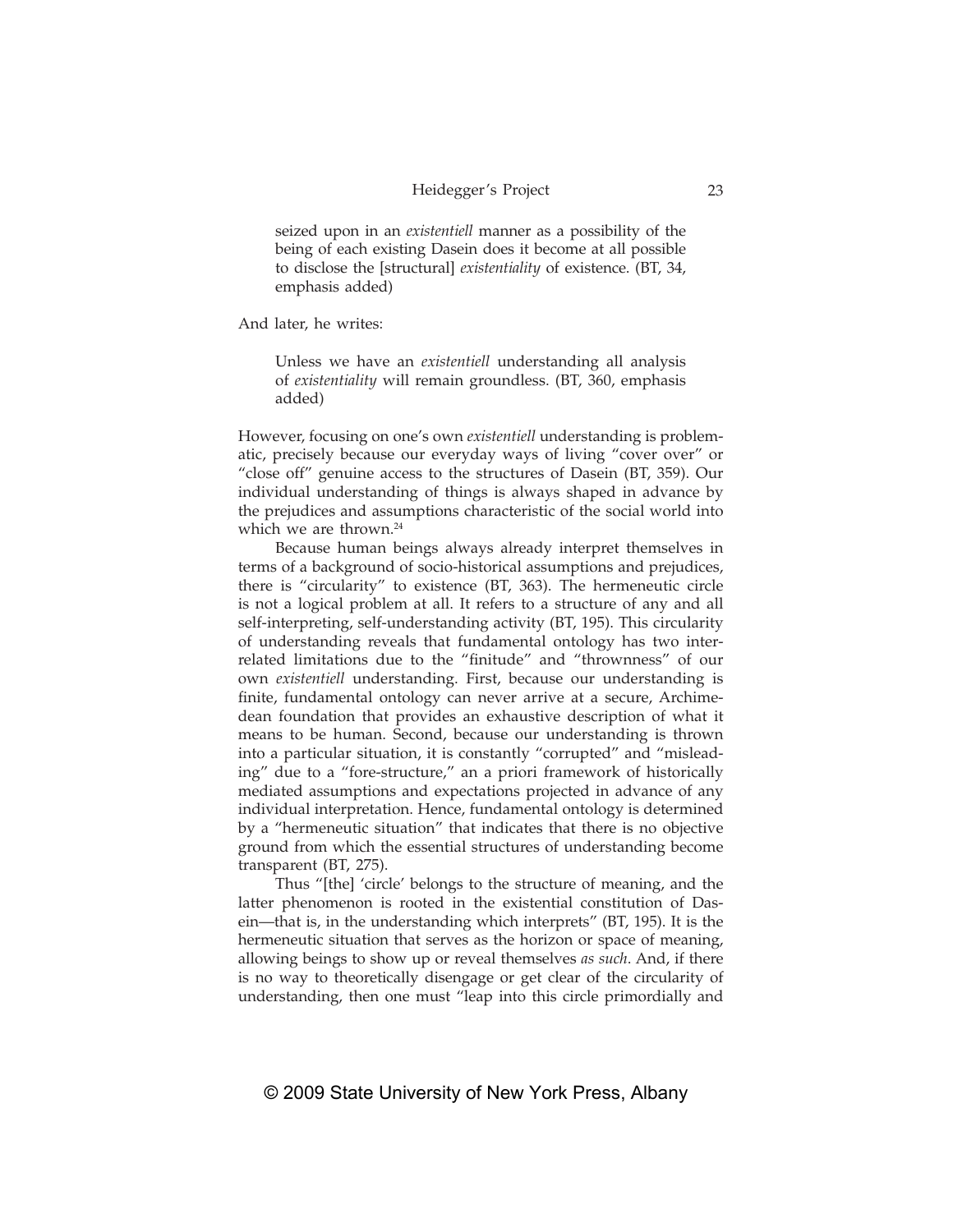wholly, so that even at the start of the analysis of Dasein we make sure that we have a full view of Dasein's circular being" (BT, 363). This "leap" has a threefold purpose. First, it enables us to become aware of the contingency and arbitrariness of our hermeneutic situation. Second, it allows us to call into question the current way that things are understood or disclosed. And finally, it opens us up to the possibility of recovering a horizon of disclosure that is more "original" or "primordial" than the objectifying worldview of metaphysics (BT, 44). This "authentic" recovery is the ultimate aim of fundamental ontology.

By mapping out the structures of understanding, fundamental ontology reveals how these structures "conceal" and "obscure" an authentic understanding of being and points us in the direction of recovering an authentic understanding. This recovery can take place if we grasp the "meaning of being of Dasein" itself, which is "temporality" (*Zeitlichkeit*). Thus "time needs to be explicated primordially as the horizon for the understanding of being, and in terms of temporality as the being of Dasein, which understands being" (BT, 39). For Heidegger, beings are disclosed only in relation to time, hence, the source of our "forgetfulness" of an authentic understanding of being in the West is to be found in Dasein's own temporal constitution.

Again, fundamental ontology begins with phenomenological descriptions of the way things show themselves in the course of our everyday acts and practices. But these descriptions are merely "preparatory." The "primordial" aim of Heidegger's project is to uncover essential structures of Dasein that determine the ways in which beings show up (BT, 38). The results of this deeper, ontological inquiry will reveal that Dasein has a meaning: "temporality." Heidegger explains:

Our analysis of Dasein is not only incomplete; it is also, in the first instance, *provisional*. It merely brings out the being of this entity, without interpreting its meaning. It is rather a preparatory procedure by which the horizon for the most primordial way of interpreting being may be laid bare. Once we have arrived at this horizon, this preparatory analytic of Dasein will have to be repeated on a higher and authentically ontological basis. . . . We shall point to *temporality* as the meaning of the being of that entity which we call "Dasein." (BT, 38)

Thus the structures of Dasein must now be "interpreted over again as modes of temporality" (BT, 38).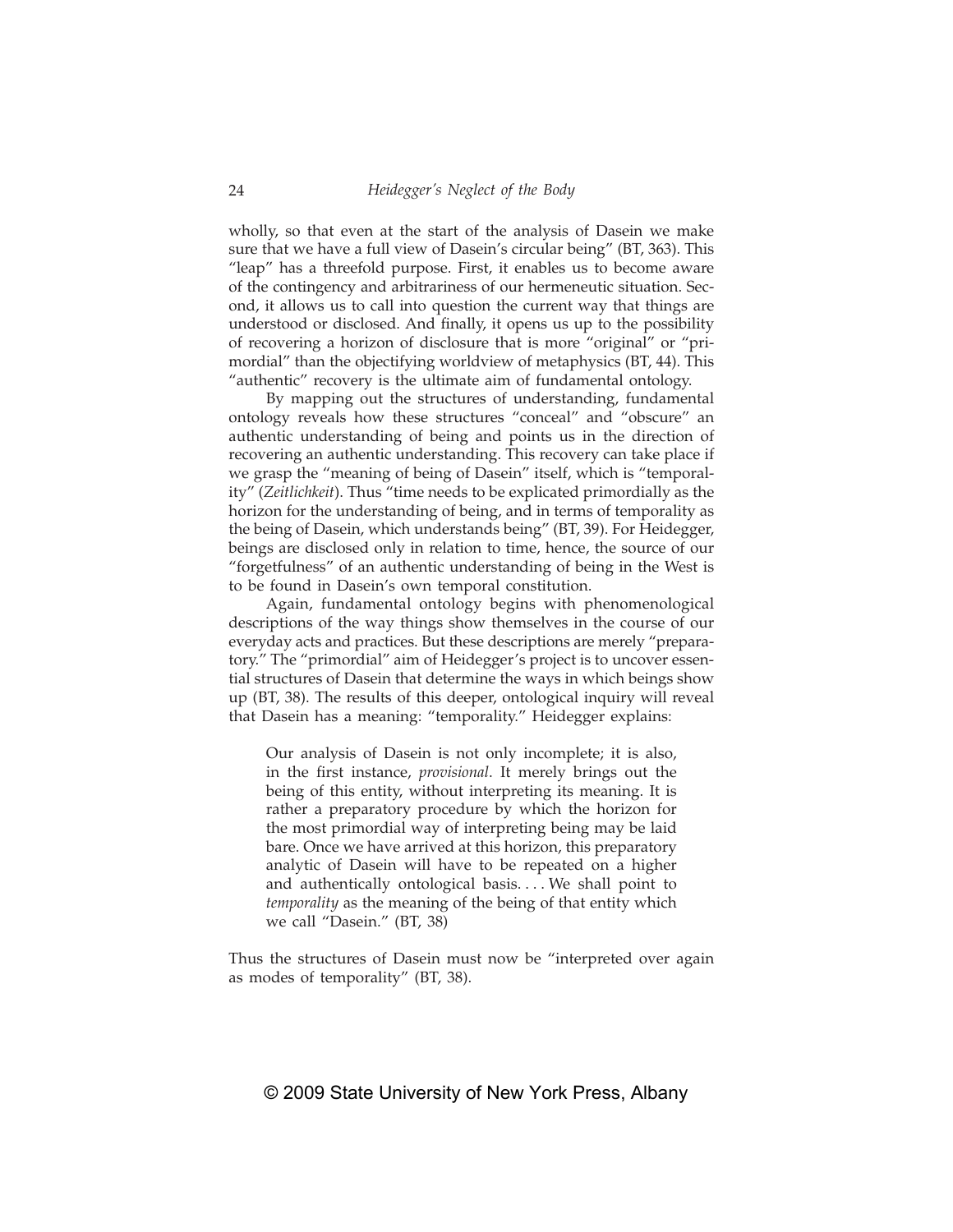On the traditional view, according to Heidegger, time has been understood in Aristotelian terms as a successive sequence of "now points," which endlessly follow one after another, where one "now" is "earlier and another later" (CT, 4). This view yields "clock-time," which measures and organizes these "now points" in terms of hours, days, months, and years. And this measurement is always accomplished in reference to the "present" (CT, 17). Against this view, Heidegger argues that sequential clock-time is itself derived from and made possible by "primordial temporality." For Heidegger, this means the question "What is time?" is itself ill conceived. The more appropriate question is "Who is time?" (CT, 22).

For Heidegger, primordial temporality must be understood in terms of human existence, and existence stretches in three dimensions, from out of the "present" (*Gegenwart*), into the "future" (*Zukunft*), and back to the "past" (*Gewesenheit*). Primordial time is, therefore, understood as a holistic, nonsuccessive manifold of three dimensions or "ecstasies." In the present, I "fall prey" (*verfallen*) to the habits, roles, and assumptions of the public world as I go about my everyday life. However, my everyday involvement with things is always mediated by the "past" and the "future," by the temporal structures of "situatedness" (*Befindlichkeit*) and "projection" (*Entwurf*). Situatedness refers to the way in which I am arbitrarily thrown into a shared world, with a shared history that attunes or affects me in terms of particular dispositions or "moods" (*Stimmung*). Projection refers to the way I prereflectively understand my workaday activities as I press forward into future goals and projects, into the "for-the-sake-of-which" (*das Worumwillen*). It is only on the basis of this disclosive horizon—one that, out of the present, simultaneously reaches *forward* into social possibilities and projects that are "not yet" and *backward* into a shared situation that allows things to count and matter in particular ways—that beings can emerge-into-presence *as such*.

Although we will return to this question in later chapters, we can see how the body might initially be implicated in the structure of *Befindlichkeit*, because the experience of our socio-historical situation is disclosed to us in terms of embodied moods.25 If this is true, then it appears that the body should be interpreted as an essential structure of meaning.26 However, this suggestion puts too much emphasis on the role of the individual subject in terms of mood formation, and it fails to distinguish between my own embodied agency and the disclosive horizon that is already "there," a horizon that already gives meaning to my activities.